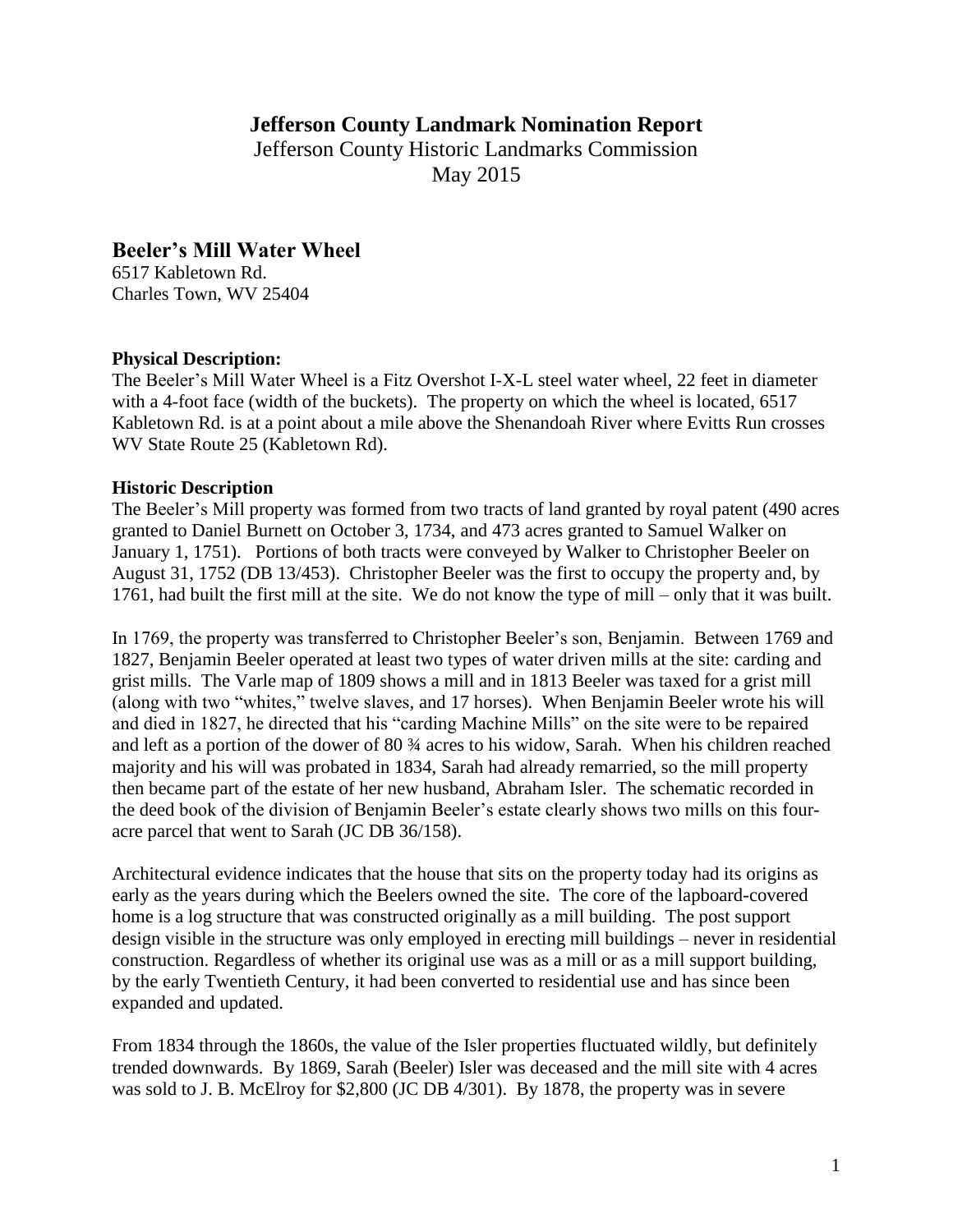disrepair & was sold following a Chancery suit to prominent Charles Town businessmen William F. Weirick and John Weller for \$600 (JC DB F/326).

In 1878, Weirick & Weller built the largest mill ever constructed on the property. The Fitz I-X-L water wheel manufactured in Martinsburg and constructed on site for the new mill. The building was four stories high with three operating burrs and continued to serve the community well into the next century. By 1883, Weirick & Weller (so identified on the Howard map) had also added a sawmill on the property. In 1888, Weirick took full control of the property (JC DB S/117) and continued to operate the mills until the grain mill was destroyed by fire in 1907 and the property again fell into disrepair.

In 1920, T. Wilmer Clipp purchased the property from the Weirick estate (DB 119/218) and built a smaller, two story grain mill on the site – using the same Fitz water wheel previously installed in the Weirick & Weller mill in 1878. The property is still referred to as Clipp's Mill by many Jefferson County residents. Clipp operated the mill until 1946 when the property (but not the mill) was sold to D. Edgar Stultz (JC DB 165/344). In 1947, Clipp dismantled the mill and used the lumber to help build Children's Haven, the orphanage run by Mom & Pop Wheeler located on the banks of the Shenandoah River. Clipp left the mill wheel intact, still operable, in its present location.

Of the nine families that have owned the property since the dismantling of the mill (Stultz, 1946 - 1948; McMillan, 1948 1951; Dawson, 1951 - 1964; Howard, 1964 -1971; Brown, 1971 - 1997; Shotts, 1997 - 2000; Birnbach, 2000 - 2007; and Ingersoll, 2007 - Present), some were less than conscientious stewards of the wheel. At the start of the 21st Century, the wheel stood motionless, with a broken axle and overgrows with weeds. Since 2000, significant restoration and repairs have been made, such that the wheel is again operable.

## **Historic Resource:**

The water wheel located on this site is a Fitz Overshot I-X-L steel water wheel, 22 feet in diameter with a 4-foot face (width of the buckets). It was manufactured at the Fitz Foundry (later the Tuscorora Iron Works) in Martinsburg, WV by Samuel Fitz, after 1852 but prior to 1896 when he moved the operation to Hanover, PA. The Fitz waterwheel was an incredible engineering improvement over the wooden wheels previously in use. The efficiency of a Fitz wheel exceeds 95% -- i.e., the wheel captures most of the power of the falling water. By comparison, the old wooden wheels had an efficiency rating of no more than 50%. Even hydropowered turbines were rated 70%, at best. This disparity in efficiency ratings so rankled turbine manufacturer James Leffel that he purchased the Fitz Water Wheel Company in 1996 and destroyed all the machinery, inventory, patterns and engineering drawings. Given its high efficiency rating, this Fitz water wheel at the Beeler's Mill site is capable of generating more than 17,000 foot-pounds of torque.

## **Nomination Criteria:**

The JCHLC nominates this object under Criteria C for inclusion on the list of registered county landmarks. Criteria C states that an object may be nominated if, in the opinion of the JCHLC, it embodies the distinctive characteristics of a type, period, or method of construction, or that represent the work of a master, or that retains a high degree of integrity. The property owners,